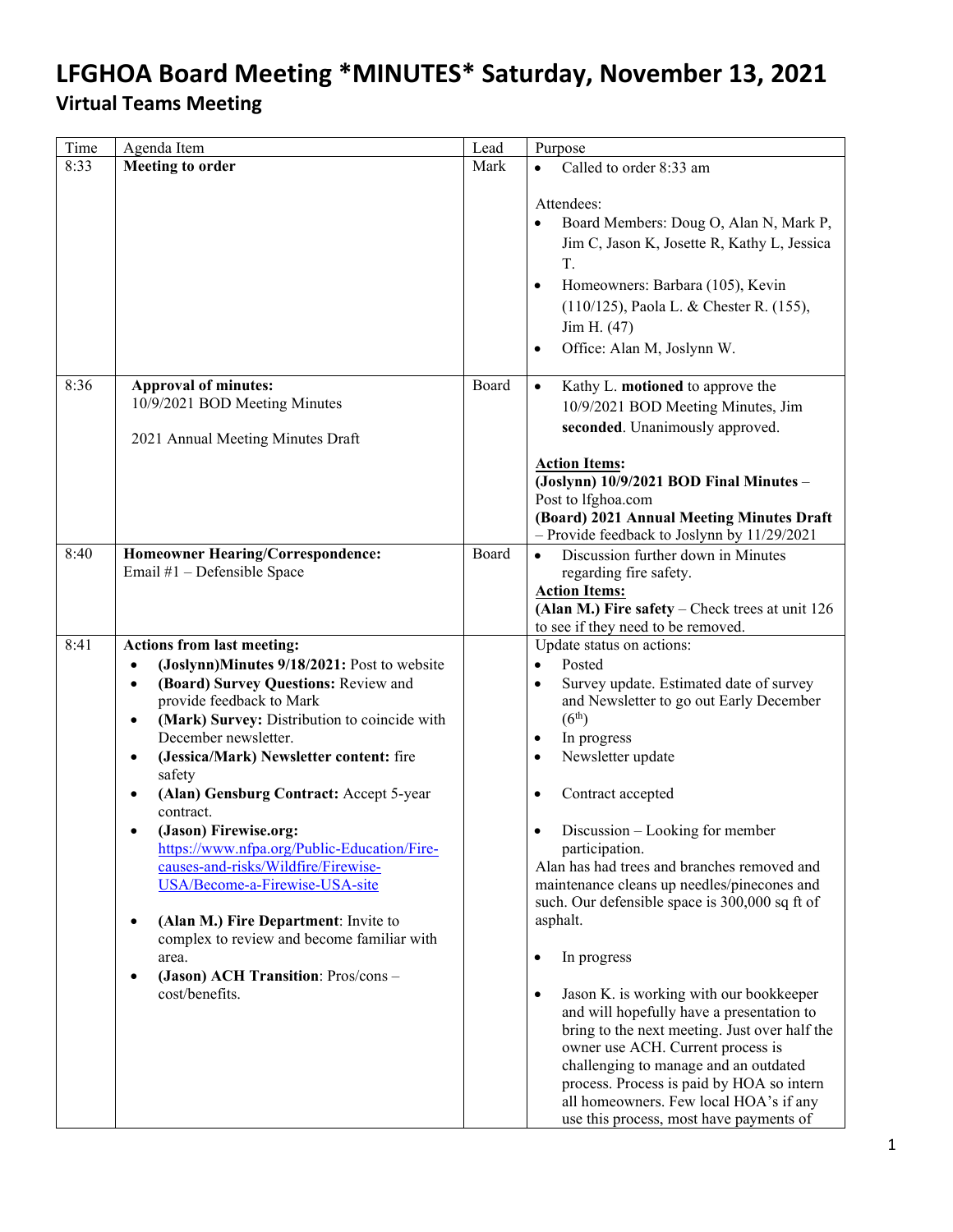|      | (Joslynn/Mark) Survey monkey: renew<br>٠<br>account<br>(Alan M) Contact TTSD re: additional<br>$\bullet$<br>dumpsters - Will they allow a 3-month term?<br>What would be the cost? What location(s)? | direct checks, bank checks or online<br>payments. Different options would stay<br>with cost to HOA or put cost on individual<br>homeowners. Cost varies based on options.<br>Back-office process would be cleaner and<br>possibly be able to link to QuickBooks.<br>Mark P. is working on this for survey<br>٠<br>Cost for an additional 3-yard dumpster<br>$\bullet$<br>would be \$362/month about \$1000 for 3<br>months (June, July, August). Or for the 3<br>month swap existing 3-yard dumpster for 6-<br>yard dumpster for the same cost.<br>Mark P. motioned to approve bigger 6 yard<br>dumpster at the end of Glen Bard for 3<br>summer months, Jim C. seconded.<br>Discussion if this should be for full year or |
|------|------------------------------------------------------------------------------------------------------------------------------------------------------------------------------------------------------|----------------------------------------------------------------------------------------------------------------------------------------------------------------------------------------------------------------------------------------------------------------------------------------------------------------------------------------------------------------------------------------------------------------------------------------------------------------------------------------------------------------------------------------------------------------------------------------------------------------------------------------------------------------------------------------------------------------------------|
|      |                                                                                                                                                                                                      | just summer months. Not needed for full<br>year. All in favor.<br><b>Action Items:</b><br>(Kathy L.) December Newsletter Content -<br>Write up about fire safety. Work with Jessica T.<br>(Jessica T.) December Newsletter Content -<br>Looking for LFG Members to participate in<br>FireWise.org set up.<br>(Alan M.) Fire Department: Invite to complex<br>to review safety and become familiar with area.<br>(Jason) ACH Transition proposal -<br>Presentation for January BOD meeting<br>(Alan M.) TTSD Contract - swap 3 yard<br>dumpster for 6 yard dumpster at the end of Glen<br>Bard for June, July, August.                                                                                                      |
| 9:05 | <b>Old Business:</b><br>(Alan M) Pool Renovation Project<br>Monthly Report: Provide updates at next<br>board – Status update.                                                                        | No permit update from building<br>department.<br>Discussion about sauna usage, when the sauna<br>is open it does get plenty of use.<br><b>Action Items:</b><br>(Alan M.) Contact building department - for<br>permit time frame/update                                                                                                                                                                                                                                                                                                                                                                                                                                                                                     |
|      | <b>New Business:</b>                                                                                                                                                                                 |                                                                                                                                                                                                                                                                                                                                                                                                                                                                                                                                                                                                                                                                                                                            |
| 9:14 | <b>Committee Reports:</b><br>(Board) Determine Committees & Chairs<br>$\bullet$<br>for 2022: Agenda item for next meeting.                                                                           | Discussion – Suggestion to have a Social<br>committee to organize Annual BBQ and<br>July $4th$ or other community gathering(s)<br>Next BOD Meeting scheduled for 1/22/2022 at<br>8:30am to be virtual.<br>Discussion about in-person, virtual or hybrid<br>meetings. Next meeting will be virtual and other<br>options will be reviewed for Covid safety                                                                                                                                                                                                                                                                                                                                                                   |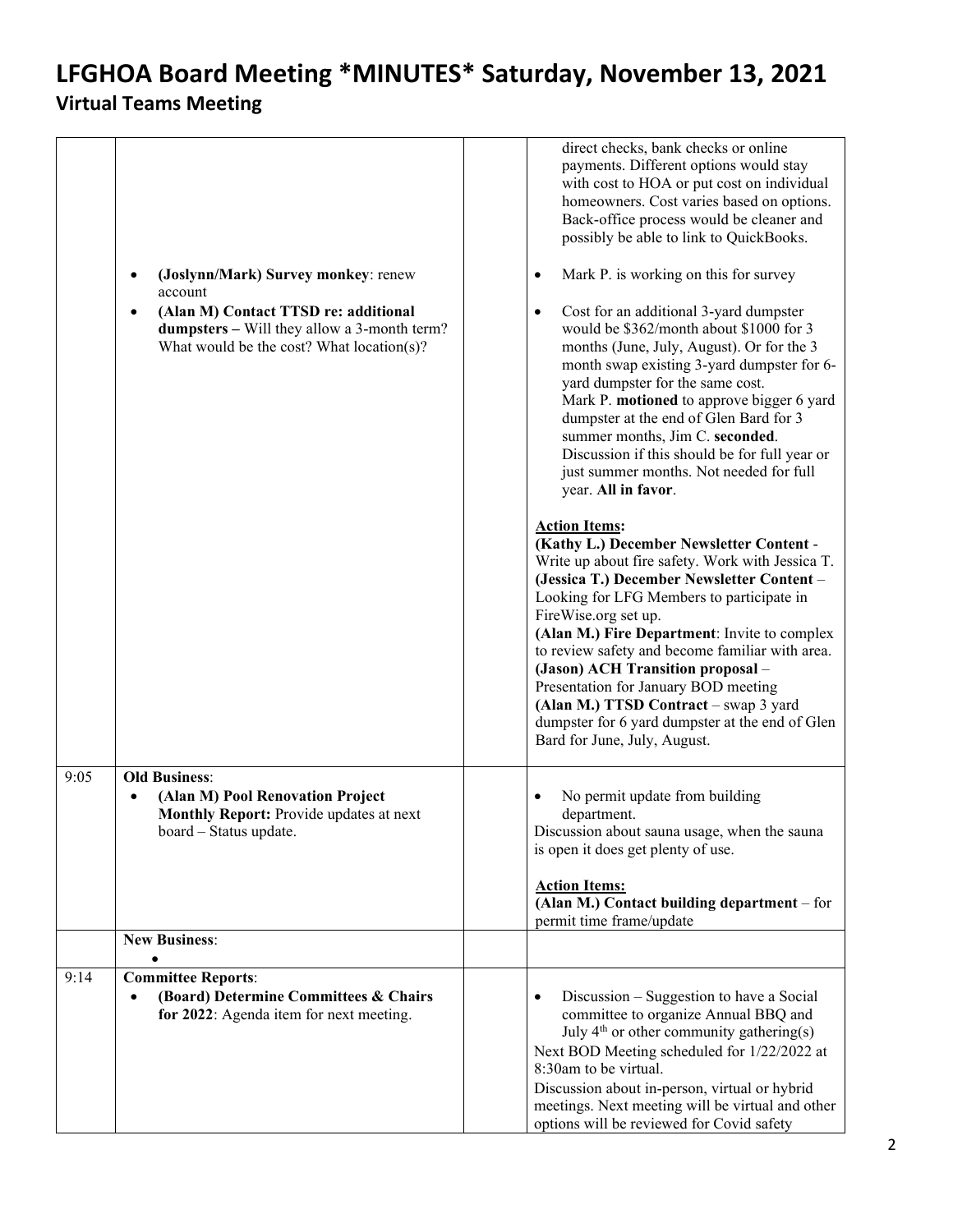## **LFGHOA Board Meeting \*MINUTES\* Saturday, November 13, 2021**

### **Virtual Teams Meeting**

<span id="page-2-0"></span>

|      |                                                                                                                        |       | concerns. Discussion on configuring office for<br>in-person and virtual meetings.<br>HOA BOD Virtual meeting information:<br>https://www.davis-stirling.com/HOME/V/Virtual-<br><b>Zoom-Meetings</b><br><b>Action Items:</b><br>(Jessica) Newsletter - Request for interested<br>members to join committees.<br>(Board) Determine Committees & Chairs for<br>2022: Agenda item for January meeting.<br>(Office/Jessica) BOD Meeting in-person &<br>virtual – How to accommodate that?                                                                                                                                                                                                                                                                                                                                                                                                                                                                                                                                                                                                                                                                                                                                                                                                                                 |
|------|------------------------------------------------------------------------------------------------------------------------|-------|----------------------------------------------------------------------------------------------------------------------------------------------------------------------------------------------------------------------------------------------------------------------------------------------------------------------------------------------------------------------------------------------------------------------------------------------------------------------------------------------------------------------------------------------------------------------------------------------------------------------------------------------------------------------------------------------------------------------------------------------------------------------------------------------------------------------------------------------------------------------------------------------------------------------------------------------------------------------------------------------------------------------------------------------------------------------------------------------------------------------------------------------------------------------------------------------------------------------------------------------------------------------------------------------------------------------|
| 9:27 | <b>Financials:</b><br>September Financials (Attachment)<br>$\bullet$<br>Aging Report [emailed to Board<br>for privacy] | Jason | Revenue & expenses YTD is at \$487K,<br>$\bullet$<br>Forecast is $$636$ for the year – no concerns.<br>Reserve spending YTD is at \$278K,<br>forecast is at $$294K$ for the year - no<br>concerns.<br>Aging report - small amounts owed (under<br>$\bullet$<br>\$37 - which is current 10% late fee), what<br>are these from?<br><b>Action Items:</b><br>(Alan M.) Aging report - Review small<br>amounts owed w/McClintock                                                                                                                                                                                                                                                                                                                                                                                                                                                                                                                                                                                                                                                                                                                                                                                                                                                                                          |
| 9:33 | Open session:<br>Board future topics/non-agenda items<br>Member comments                                               | Mark  | Barbara S. on behalf of Cathy O. asked<br>$\bullet$<br>about water under unit 147 and who is<br>responsible? Alan M. has spoken with<br>homeowner previously. Maintenance<br>document #36 states "Within foundation<br>under first floor - Ground water<br>accumulation" is unit owner responsibility.<br>The concern is that surface water is spilling<br>into subfloor space and HOA should be<br>responsible for drainage problem.<br>Barbara S. has researched Spectrum/<br>$\bullet$<br>Charter (cable/internet/phone) for an HOA<br>bulk package. The package would have to<br>be for the whole HOA (234 units).<br>Currently through Spectrum/Charter 88%<br>of units have internet and 51% have cable<br>(various packages). An HOA bulk package<br>would include cable with 250 channels +<br>HBO Max, internet, 2 DVR, 1 modem, and<br>1 router for \$67/Month for a 5-year term<br>(5% increase per year). Individual owners<br>can be provided with add-ons for additional<br>costs (bulk monthly amount billed to HOA<br>and paid through HOA dues, add-ons paid<br>by unit owner separately). Is there an<br>option for landlines.<br>-Would HOA be responsible for<br>maintenance of cables/connections/splits?<br>What would this do to the service level,<br>when there is higher usage internet is |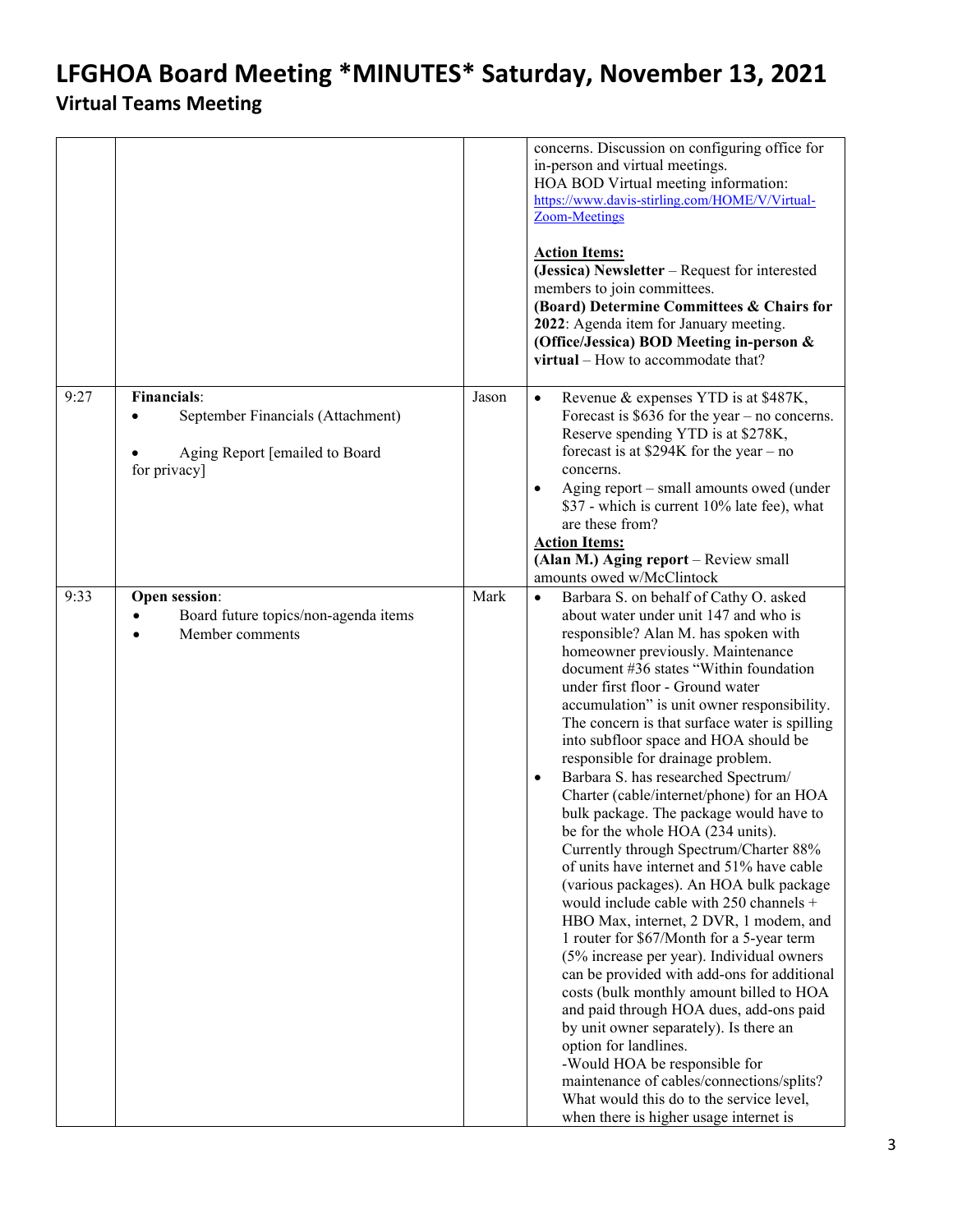# **LFGHOA Board Meeting \*MINUTES\* Saturday, November 13, 2021**

### **Virtual Teams Meeting**

|       |                                      |      | slower would upgrade need to be done and<br>at HOA or Spectrums expense? Would this<br>need a membership vote on this as it would<br>be essentially a special assessment (CC&Rs<br>section $4.10$ ?<br>Kathy L.- Does Alan N. have everything he<br>$\bullet$<br>needs at this time for the work being done<br>on the CC&Rs? He does, and will have<br>more information at the January BOD<br>meeting.<br>No update from the admin committee<br>regarding Alan's retirement.<br><b>Action Items:</b><br>(Alan M./Office) Water under unit 147 -<br>review homeowner correspondence and follow<br>up.<br>(Barbara) Spectrum bulk package – Ask rep<br>to come to 1/22/2022 BOD Meeting at 9AM to<br>answer question.<br>(Board) Spectrum Question - Send questions<br>to Barbara before 1/22/2022 BOD Meeting. |
|-------|--------------------------------------|------|---------------------------------------------------------------------------------------------------------------------------------------------------------------------------------------------------------------------------------------------------------------------------------------------------------------------------------------------------------------------------------------------------------------------------------------------------------------------------------------------------------------------------------------------------------------------------------------------------------------------------------------------------------------------------------------------------------------------------------------------------------------------------------------------------------------|
|       |                                      |      |                                                                                                                                                                                                                                                                                                                                                                                                                                                                                                                                                                                                                                                                                                                                                                                                               |
|       | <b>Executive Session</b> (if needed) | Mark | none                                                                                                                                                                                                                                                                                                                                                                                                                                                                                                                                                                                                                                                                                                                                                                                                          |
|       | Executive session topics             |      |                                                                                                                                                                                                                                                                                                                                                                                                                                                                                                                                                                                                                                                                                                                                                                                                               |
| 10:18 | <b>Meeting adjourn</b>               | Mark | Mark motioned to adjourn meeting at 10:18<br>am. Alan N. seconded. All in favor.                                                                                                                                                                                                                                                                                                                                                                                                                                                                                                                                                                                                                                                                                                                              |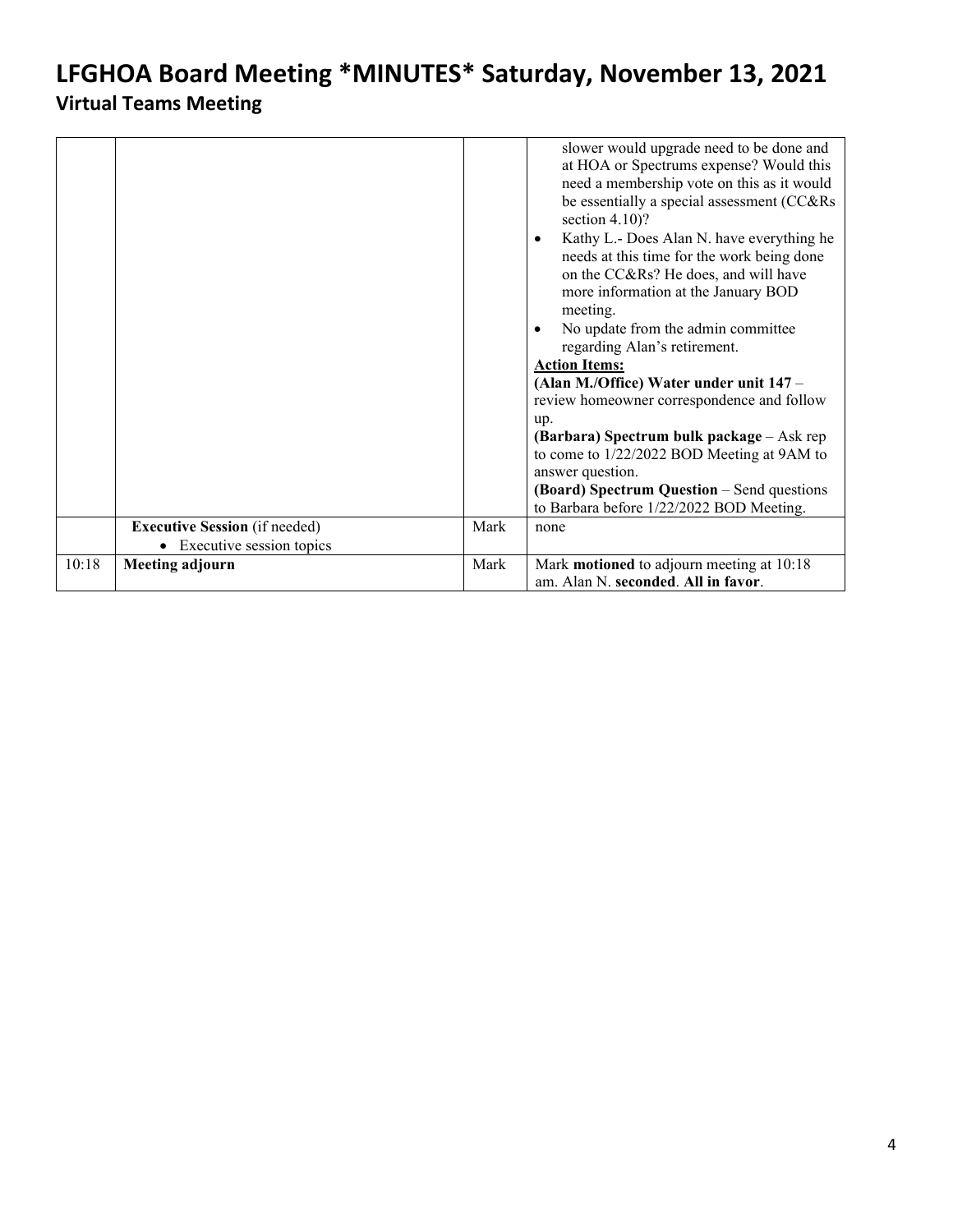Minutes Attachment 1 – September 2021 Financials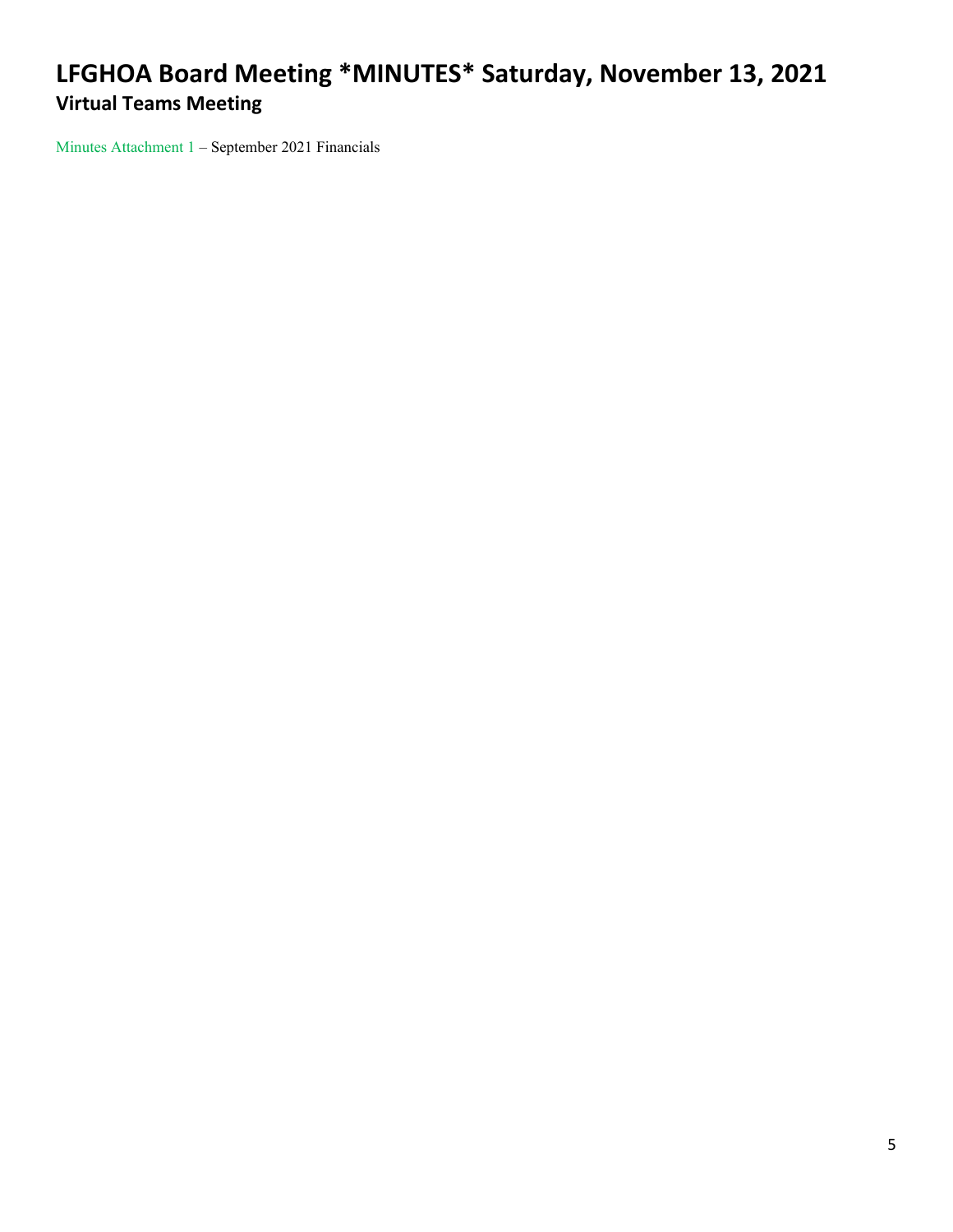#### LAKE FOREST GLEN HOMEOWNERS ASSOCIATION

**BALANCE SHEET** 

September 30, 2021

See Independent Accountants' Compilation Report

### **ASSETS**

| <b>ASSETS</b> |                                      | <b>OPERATING</b><br><b>FUND</b> |           |   | <b>REPLACEMENT</b><br><b>FUND</b> |
|---------------|--------------------------------------|---------------------------------|-----------|---|-----------------------------------|
| 1040          | <b>Operating Checking Account</b>    | s                               | 244,454   | s | -0-                               |
| 1045          | <b>Deferred Compensation Account</b> |                                 | 205,638   |   | -0-                               |
| 1060          | <b>US Bank ACH Account</b>           |                                 | 80,383    |   | -0-                               |
| 1090          |                                      |                                 |           |   | -0-                               |
|               | Petty Cash Account                   |                                 | 266       |   |                                   |
| 1280          | El Dorado Savings                    |                                 | -0-       |   | 70,966                            |
| 1290          | <b>Edward Jones</b>                  |                                 | -0-       |   | 1,475,050                         |
| 1320          | Other Receivable                     |                                 | -0-       |   | -0-                               |
| 1410          | Assessments Receivable               |                                 | 2,101     |   | -0-                               |
| 1415          | Allowance for Bad Debt               |                                 | -0-       |   | -0-                               |
| 1501          | <b>Prepaid Expenses</b>              |                                 | -0-       |   | -0-                               |
| 1505          | Other Prepaid Expenses               |                                 | 483       |   | -0-                               |
| 1511          | <b>Prepaid Taxes</b>                 |                                 | -0-       |   | -0-                               |
| 1475          | Due From Operating                   |                                 | -0-       |   | 220                               |
| 1502          | <b>Workers' Comp Deposit</b>         |                                 | -0-       |   | -0-                               |
| 1520          | Property & Equipment                 |                                 | 177,086   |   | -0-                               |
| 1530          | Less: Accum. Depreciation            |                                 | (168,149) |   | -0-                               |
|               | <b>TOTAL ASSETS</b>                  |                                 | 542,262   | s | 1,546,236                         |

### **LIABILITIES & FUND BALANCES**

| <b>LIABILITIES</b> |                                       |   |         |   |           |
|--------------------|---------------------------------------|---|---------|---|-----------|
| 3010               | <b>Accounts Payable</b>               | s | 7,000   | s | -0-       |
| 3011               | <b>Accrued Accounts Payable</b>       |   | 850     |   | -0-       |
| 3015               | Replacement Accounts Payables         |   | -0-     |   | -0-       |
| 2055               | Deferred Charter Revenue              |   | 7,380   |   | -0-       |
| 2035               | Accrued Payroll Taxes & Workers' Comp |   | 200,972 |   | -0-       |
| 2040               | <b>Accrued Salaries &amp; Wages</b>   |   | (107)   |   | -0-       |
| 2041               | <b>Accrued Vacation</b>               |   | 21,067  |   | -0-       |
| 2045               | Homeowners Dues Paid In Advance       |   | 20,228  |   | -0-       |
| 2034               | <b>Escrow Deposits</b>                |   | -0-     |   | -0-       |
| 2000               | Income Taxes Payable - Federal        |   | -0-     |   | -0-       |
| 2001               | Income Taxes Payable - Franchise      |   | 125     |   | -0-       |
| 2120               | Due To Replacement                    |   | 220     |   | -0-       |
|                    | <b>TOTAL LIABILITIES</b>              |   | 257,735 |   | -0-       |
|                    | <b>FUND BALANCES</b>                  |   |         |   |           |
| 3100               | Operating Fund Balance                |   | 274,629 |   | -0-       |
| 3900               | Replacement Fund Balance              |   | -0-     |   | 1,531,757 |
|                    | Current Year Net Revenue (Expense)    |   | 9,898   |   | 14,479    |
|                    | <b>TOTAL FUND BALANCES</b>            |   | 284,527 |   | 1,546,236 |
|                    | TOTAL LIABILITIES & FUND BALANCES     |   | 542,262 | s | 1,546,236 |

SUBSTANTIALLY ALL DISCLOSURES HAVE BEEN OMITTED

 $-2-$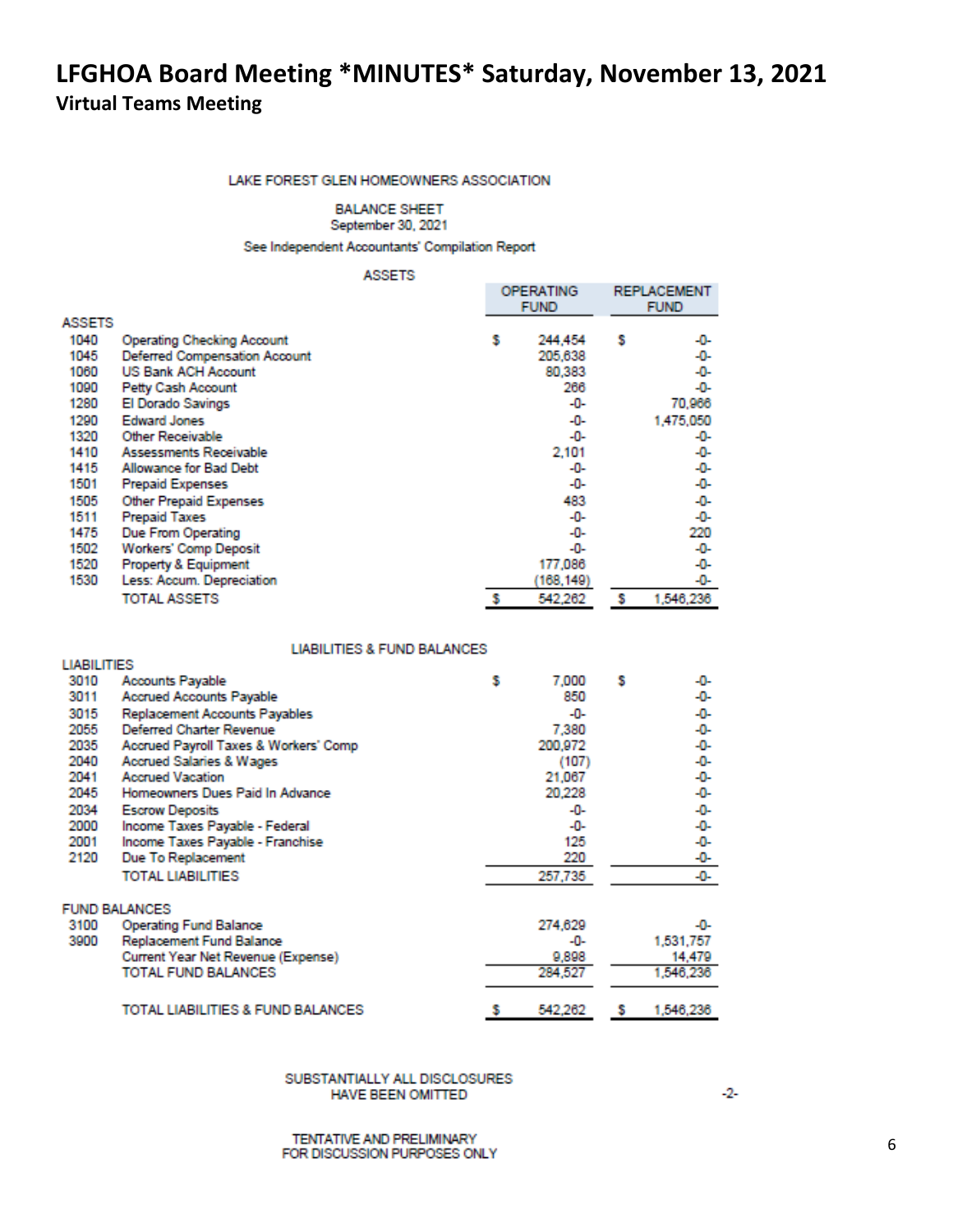#### LAKE FOREST GLEN HOMEOWNERS ASSOCIATION

STATEMENT OF OPERATING FUND REVENUE & EXPENSES For the Month Ended September 30, 2021 And Year-to-date Period January 1, 2021 to September 30, 2021 See Independent Accountants' Compilation Report

|                |                                          |   | <b>CURRENT</b> |     | <b>YEAR</b>    |   |                                  | <b>YTD</b>    |                 |
|----------------|------------------------------------------|---|----------------|-----|----------------|---|----------------------------------|---------------|-----------------|
|                |                                          |   | <b>MONTH</b>   |     | <b>TO DATE</b> |   | <b>ACTUAL %</b><br><b>ANNUAL</b> |               | <b>RESIDUAL</b> |
|                |                                          |   | <b>ACTUAL</b>  |     | <b>ACTUAL</b>  |   | <b>BUDGET</b>                    | <b>BUDGET</b> | <b>BUDGET</b>   |
| <b>REVENUE</b> |                                          |   |                |     |                |   |                                  |               |                 |
| 5010           | <b>Dues Assessments</b>                  | 5 | 86,580         | - 5 | 779.220        | 5 | 1.038.960                        | 75% \$        | 259,740         |
| 5011           | Less: Dues Allocated to Replacement Fund |   | (32,295)       |     | (290, 657)     |   | (387,543)                        | 75%           | (96, 886)       |
| 5110           | <b>Interest Income</b>                   |   | 270            |     | 2.219          |   | 150                              | 1479%         | (2.069)         |
| 5250           | Late Fees & Interest                     |   | -0-            |     | 370            |   | 1,500                            | 25%           | 1,130           |
| 5260           | <b>Transfer Fee Income</b>               |   | 300            |     | 2,400          |   | 1,500                            | 160%          | (900)           |
| 5290           | Mscellaneous Income                      |   | 500            |     | 3,560          |   | 1,350                            | 264%          | (2,210)         |
|                | TOTAL REVENUE                            |   | 55,355         |     | 497.112        |   | 655,917                          | 76%           | 158,805         |
|                | EXPENSES SCHEDULE ATTACHED               |   |                |     |                |   |                                  |               |                 |
|                | Landscaping                              |   | 9.176          |     | 84,318         |   | 103,148                          | 82%           | 18,830          |
|                | <b>Utilities</b>                         |   | 5,014          |     | 44,964         |   | 56,200                           | 80%           | 11,235          |
|                | <b>Pool &amp; Tennis Expenses</b>        |   | 4.744          |     | 59,440         |   | 77,667                           | 77%           | 18,227          |
|                | Repairs & Maintenance                    |   | 10,461         |     | 96,003         |   | 170,493                          | 56%           | 74,490          |
|                | Administrative Expenses                  |   | 22,360         |     | 197,086        |   | 248,408                          | 79%           | 51,322          |
| 8150           | Depreciation                             |   | 760            |     | 6,843          |   | 9.124                            | 75%           | 2.281           |
| 6001           | <b>Property Tax</b>                      |   | -0-            |     | 43             |   | ÷                                | O%            | (43)            |
| 8151           | Provision for Federal Income Tax         |   | -0-            |     | ÷              |   | ÷                                | O%            | ÷               |
| 8152           | <b>Provision for Franchise Tax</b>       |   | -0-            |     | (1,483)        |   | 874                              | $-170%$       | 2,357           |
|                | TOTAL EXPENSES                           |   | 52.515         |     | 487,214        |   | 665,914                          | 73%           | 178,700         |
|                | <b>EXCESS OF REVENUE</b>                 |   |                |     |                |   |                                  |               |                 |
|                | OVER (UNDER) EXPENSES                    |   | 2,840          | - 5 | $9,898$ \$     |   | (9,997)                          |               | (19, 895)       |

SUBSTANTIALLY ALL DISCLOSURES HAVE BEEN OMITTED.

43

TENTATIVE AND PRELIMINARY FOR DISCUSSION PURPOSES ONLY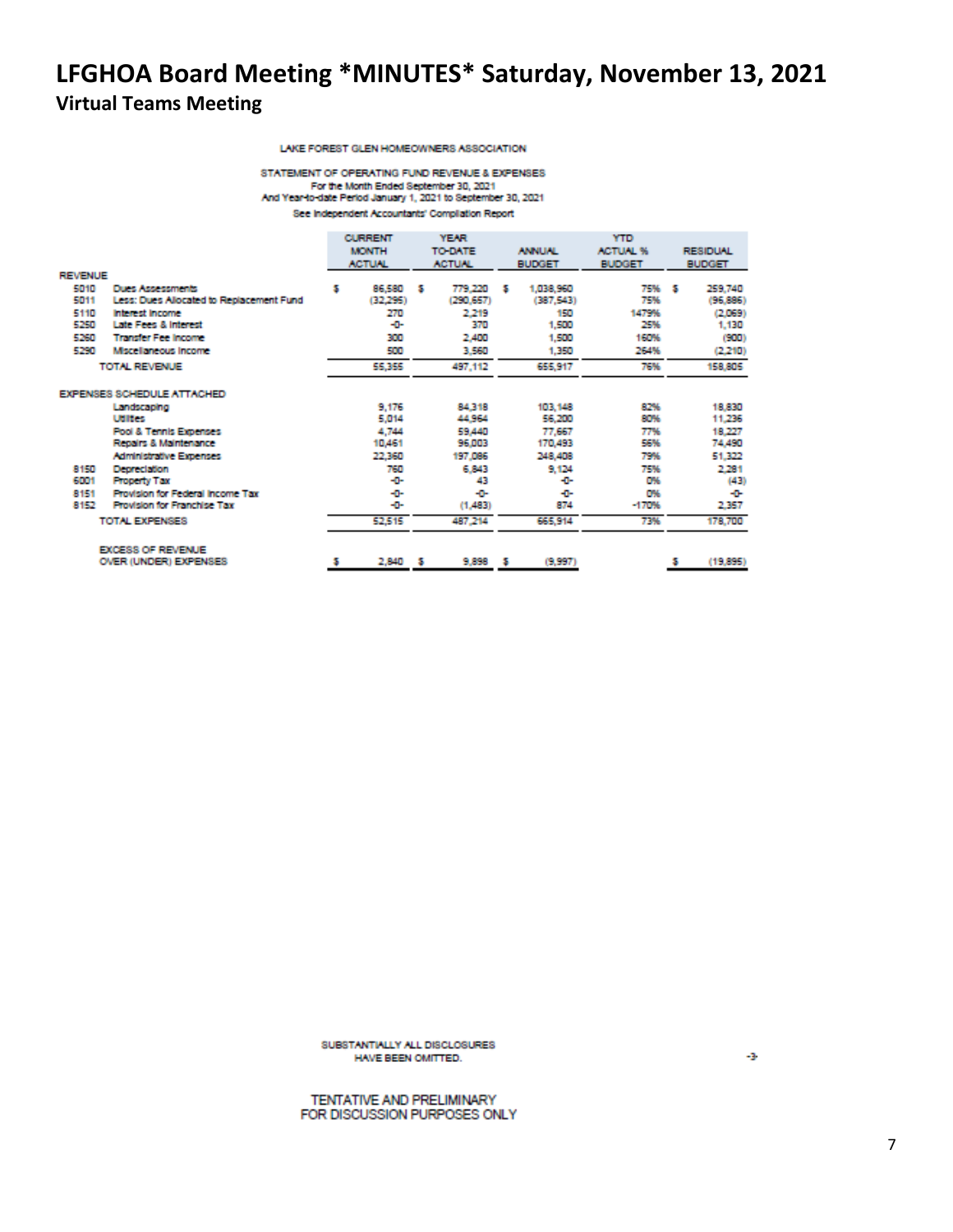### LAKE FOREST GLEN HOMEOWNERS ASSOCIATION

STATEMENT OF REPLACEMENT FUND REVENUE & EXPENSES For the Month Ended September 30, 2021 And Year-to-date Period January 1, 2021 to September 30, 2021

See Independent Accountants' Compilation Report

|                 |                                    | <b>CURRENT</b><br><b>MONTH</b><br><b>ACTUAL</b> | <b>YEAR</b><br>TO DATE<br><b>ACTUAL</b> | <b>ANNUAL</b><br><b>BUDGET</b> | <b>YTD</b><br><b>ACTUAL %</b><br><b>BUDGET</b> | <b>RESIDUAL</b><br><b>BUDGET</b> |
|-----------------|------------------------------------|-------------------------------------------------|-----------------------------------------|--------------------------------|------------------------------------------------|----------------------------------|
| <b>REVENUE</b>  |                                    |                                                 |                                         |                                |                                                |                                  |
| 5100            | Replacement Allocation             | 32.295<br>5                                     | 290.657<br>з                            | 387.543<br>м                   | 75% 5                                          | 96.886                           |
| 5300            | <b>Sale of Asset</b>               | 2,000                                           | 2,000                                   | ÷                              | O%                                             | ÷                                |
| 3115            | <b>Investment Interest</b>         | (604)                                           | (277)                                   | ÷D-                            | O%                                             | ÷                                |
|                 | TOTAL REVENUE                      | 33,691                                          | 292.380                                 | 387.543                        | 75%                                            | 96.886                           |
| <b>EXPENSES</b> |                                    |                                                 |                                         |                                |                                                |                                  |
| 9140            | Site BMP Requirements/Landscape    | 1,607                                           | 95.743                                  | 147,900                        | 65%                                            | 52.157                           |
| 9151            | <b>Bidg Brick &amp; Cement</b>     | 101                                             | 5.045                                   | 5.100                          | 99%                                            | 55                               |
| 9152            | Bidg Siding/Trim/Fascia/Painting   | 29,692                                          | 136.138                                 | 161,670                        | 84%                                            | 25,532                           |
| 9153            | Buildings/Storage/Lockers          | -0-                                             | -0-                                     | 3.060                          | D%                                             | 3.060                            |
| 9160            | Roofs - All                        | -0-                                             | ÷                                       | ÷                              | D%                                             | ÷                                |
| 9170            | Asphalt Crack Fill                 | -0-                                             | 7.560                                   | 9.690                          | 78%                                            | 2.130                            |
| 9171            | Asphalt Resurfacing                | -0-                                             | -0-                                     | ÷D-                            | O%                                             | ÷                                |
| 9173            | Asphalt Sealing Striping           | ÷ū-                                             | -0-                                     | ÷D-                            | D%                                             | ÷                                |
| 9174            | <b>Foot Paths</b>                  | ÷                                               | ÷                                       | ÷                              | D%                                             | ÷                                |
| 9180            | Pools/Replastering/Tile            | -0-                                             | ÷                                       | ÷                              | D%                                             | ÷                                |
| 9181            | Pools/Decking/Fences/Gates         | -0-                                             | ÷                                       | ÷                              | D%                                             | ÷                                |
| 9182            | Pools/Equipment & Mechanical       | -0-                                             | ÷                                       | 6.120                          | O%                                             | 6.120                            |
| 9183            | Pool Replacement/Kids/Adults       | -0-                                             | ÷                                       | ÷                              | D%                                             | ÷                                |
| 9184            | Pools-Fumiture                     | -0-                                             | ÷.                                      | ÷                              | O%                                             | ÷                                |
| 9185            | <b>Playground Equipment</b>        | -0-                                             | ÷                                       | ÷                              | O%                                             | ÷                                |
| 9190            | <b>Tennis/Paint Stripe</b>         | -0-                                             | -0-                                     | ÷                              | D%                                             | ÷                                |
| 9191            | <b>Tennis Equipment</b>            | -0-                                             | ÷                                       | ÷D-                            | O%                                             | ÷œ                               |
| 9192            | Tennis #1 and #2 Resurface         | ÷0-                                             | ÷œ                                      | ÷D-                            | O%                                             | ÷                                |
| 9193            | Tennis #3 and #4 Resurface         | -0-                                             | -0-                                     | ÷D-                            | O%                                             | ÷œ                               |
| 9200            | <b>Office Equipment</b>            | -0-                                             | -0-                                     | ÷D-                            | O%                                             | ÷                                |
| 9201            | Computer                           | -0-                                             | ÷                                       | ÷                              | O%                                             | ÷                                |
| 9202            | <b>Office Fumiliare</b>            | -0-                                             | ۰0-                                     | ÷                              | O%                                             | ÷                                |
| 9210            | 1/2 Ton Truck                      | -0-                                             | ÷D-                                     | 40.800                         | D%                                             | 40.800                           |
| 9211            | 3/4 Ton Truck                      | -0-                                             | 22.114                                  | ÷                              | D%                                             | (22.114)                         |
| 9212            | <b>Snow Removal Equipment</b>      | 11,396                                          | 11,396                                  | ÷D-                            | O%                                             | (11.396)                         |
| 9220            | <b>Perimeter Fence</b>             | -0-                                             | ÷                                       | 510                            | O%                                             | 510                              |
| 9221            | <b>Frivacy Fences</b>              | (95)                                            | (95)                                    | ÷                              | D%                                             | 95                               |
| 9300            | Provision for Federal Income Tax   | -0-                                             | -0-                                     | ÷                              | D%                                             | ÷                                |
| 9301            | <b>Provision for Franchise Tax</b> | -0-                                             | ۰۵                                      | 72                             | O%                                             | 72                               |
|                 | TOTAL EXPENSES                     | 42,701                                          | 277.901                                 | 374,922                        | 74%                                            | 97.021                           |
|                 | EXCESS OF REVENUE                  |                                                 |                                         |                                |                                                |                                  |
|                 | OVER (UNDER) EXPENSES              | (9,010)<br>-5                                   | 14,479<br>-5                            | 12,621<br>ъ                    |                                                | (135)<br>-5                      |

SUBSTANTIALLY ALL DISCLOSURES HAVE BEEN OMITTED.

 $\sim$ 

TENTATIVE AND PRELIMINARY FOR DISCUSSION PURPOSES ONLY

8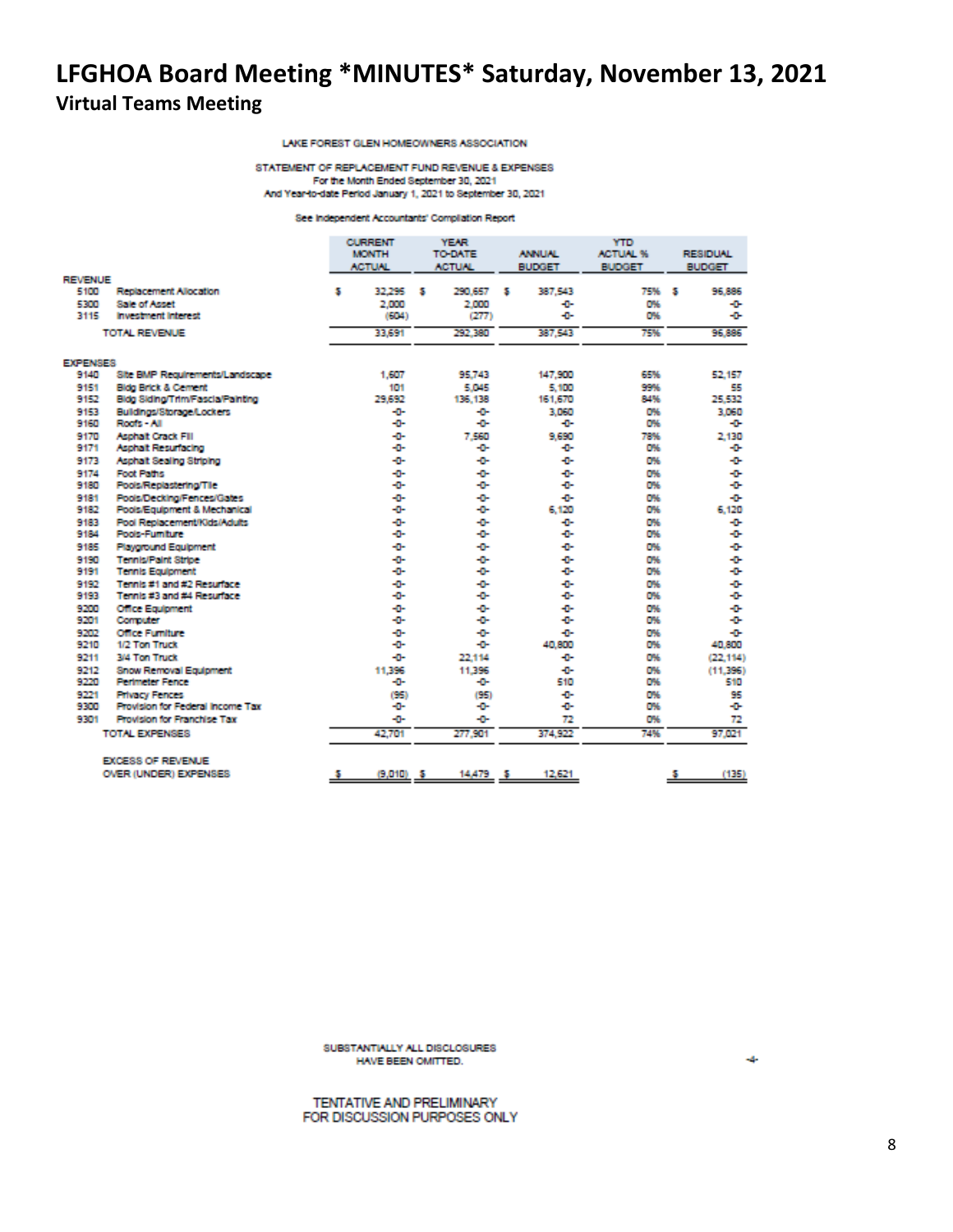# **LFGHOA Board Meeting \*MINUTES\* Saturday, November 13, 2021**

### **Virtual Teams Meeting**

LAKE FOREST GLEN HOMEOWNERS ASSOCIATION

SCHEDULE 1

SCHEDULE 1 - OPERATING EXPENSES For the Month Ended September 30, 2021 And Year-to-date Period January 1, 2021 to September 30, 2021 See Independent Accountants' Compilation Report

|      |                                     |   | <b>CURRENT</b> |   | <b>YEAR</b>    |                          | <b>YTD</b>                       |               |     |                 |
|------|-------------------------------------|---|----------------|---|----------------|--------------------------|----------------------------------|---------------|-----|-----------------|
|      |                                     |   | <b>MONTH</b>   |   | <b>TO-DATE</b> |                          | <b>ACTUAL %</b><br><b>ANNUAL</b> |               |     | <b>RESIDUAL</b> |
|      |                                     |   | <b>ACTUAL</b>  |   | <b>ACTUN.</b>  | <b>BUDGET</b>            |                                  | <b>BUDGET</b> |     | <b>BUDGET</b>   |
|      | LANDSCAPING EXPENSES                |   |                |   |                |                          |                                  |               |     |                 |
| 7000 | Salaries - Foreman                  | 5 | 3.018          | s | 24.926         | 5                        | 33,374                           | 75%           | - 5 | 8,448           |
| 7010 | Salaries - Seasonal                 |   | 4,929          |   | 43,837         |                          | 46,130                           | 95%           |     | 2.293           |
| 7020 | <b>Employer Costs</b>               |   | 895            |   | 8,228          |                          | 12,045                           | 68%           |     | 3,817           |
| 7030 | Plants                              |   | -0-            |   | 17             |                          | -0-                              | D%            |     | (17)            |
| 7031 | <b>Impation</b>                     |   | 18             |   | 629            |                          | 1,000                            | 63%           |     | 371             |
| 7032 | Fertilizers                         |   | -0-            |   | 245            |                          | 1.099                            | 22%           |     | 854             |
| 7033 | Hardscape                           |   | -0-            |   | 1.911          |                          | 700                              | 273%          |     | (1,211)         |
| 7035 | Equipment                           |   | -0-            |   | 173            |                          | 150                              | 115%          |     | (23)            |
| 7036 | Equipment Maintenance               |   | -0-            |   | 259            |                          | 100                              | 259%          |     | (159)           |
| 7040 | <b>Pest Control</b>                 |   | 316            |   | 4,093          |                          | 8,000                            | 51%           |     | 3,907           |
| 7050 | Other/Uniforms & Safety             |   | -0-            |   | -0-            |                          | 550                              | D%            |     | 550             |
|      | TOTAL LANDSCAPING                   |   | 9.176          |   | 84.318         |                          | 103,148                          | 82%           |     | 18,830          |
|      | UTILITIES EXPENSES                  |   |                |   |                |                          |                                  |               |     |                 |
| 7111 | Electricity                         |   | 750            |   | 7,648          |                          | 9,400                            | 81%           |     | 1.752           |
| 7121 | Gas                                 |   | 11             |   | 183            |                          | 300                              | 61%           |     | 117             |
| 7131 | Sewer                               |   | 88             |   | 1,349          |                          | 500                              | 270%          |     | (849)           |
| 7151 | Garbage                             |   | 4,165          |   | 35,784         |                          | 46,000                           | 78%           |     | 10,216          |
|      | TOTAL UTILITIES                     |   | 5.014          |   | 44,964         |                          | 56,200                           | 80%           |     | 11.235          |
|      | POOL & TENNIS EXPENSES              |   |                |   |                |                          |                                  |               |     |                 |
| 7200 | Salaries - Foreman                  |   | 2.012          |   | 16,617         |                          | 22,249                           | 75%           |     | 5,632           |
| 7210 | Salaries - After Hours Personnel    |   | 1,150          |   | 9.285          |                          | 16,281                           | 57%           |     | 6,996           |
| 7220 | <b>Employer Costs</b>               |   | 427            |   | 3,677          |                          | 5,837                            | 63%           |     | 2,160           |
| 7230 | Repairs & Maintenance Equipment     |   | -0-            |   | 2.554          |                          | 1,200                            | 213%          |     | (1,354)         |
| 7231 | Repairs & Maintenance Tennis Courts |   | -0-            |   | 1.721          |                          | 100                              | 1721%         |     | (1,621)         |
| 7232 | Fences & Gates                      |   | -0-            |   | 21             |                          | 300                              | 7%            |     | 279             |
| 7233 | Decking & Tile                      |   | -0-            |   | 219            |                          | 100                              | 219%          |     | (119)           |
| 7240 | Supplies/Chemicals                  |   | -0-            |   | 5,821          |                          | 6.750                            | 86%           |     | 929             |
| 7241 | <b>Supplies/Restrooms</b>           |   | -0-            |   | 1,239          |                          | 750                              | 165%          |     | (489)           |
| 7242 | Supplies/Uniforms & Training        |   | -0-            |   | 85             |                          | -0-                              | 0%            |     | (85)            |
| 7250 | <b>Utilities</b>                    |   | 1,155          |   | 16,268         |                          | 21,500                           | 76%           |     | 5.232           |
| 7260 | <b>Other/Permits</b>                |   | -0-            |   | 1,933          |                          | 2,600                            | 74%           |     | 657             |
|      | <b>TOTAL POOL &amp; TENNIS</b>      | 5 | 4,744          | s | 59,440         | $\overline{\phantom{a}}$ | 77,667                           | 77%           | -5  | 18,227          |

SUBSTANTIALLY ALL DISCLOSURES HAVE BEEN OMITTED.

TENTATIVE AND PRELIMINARY FOR DISCUSSION PURPOSES ONLY ÷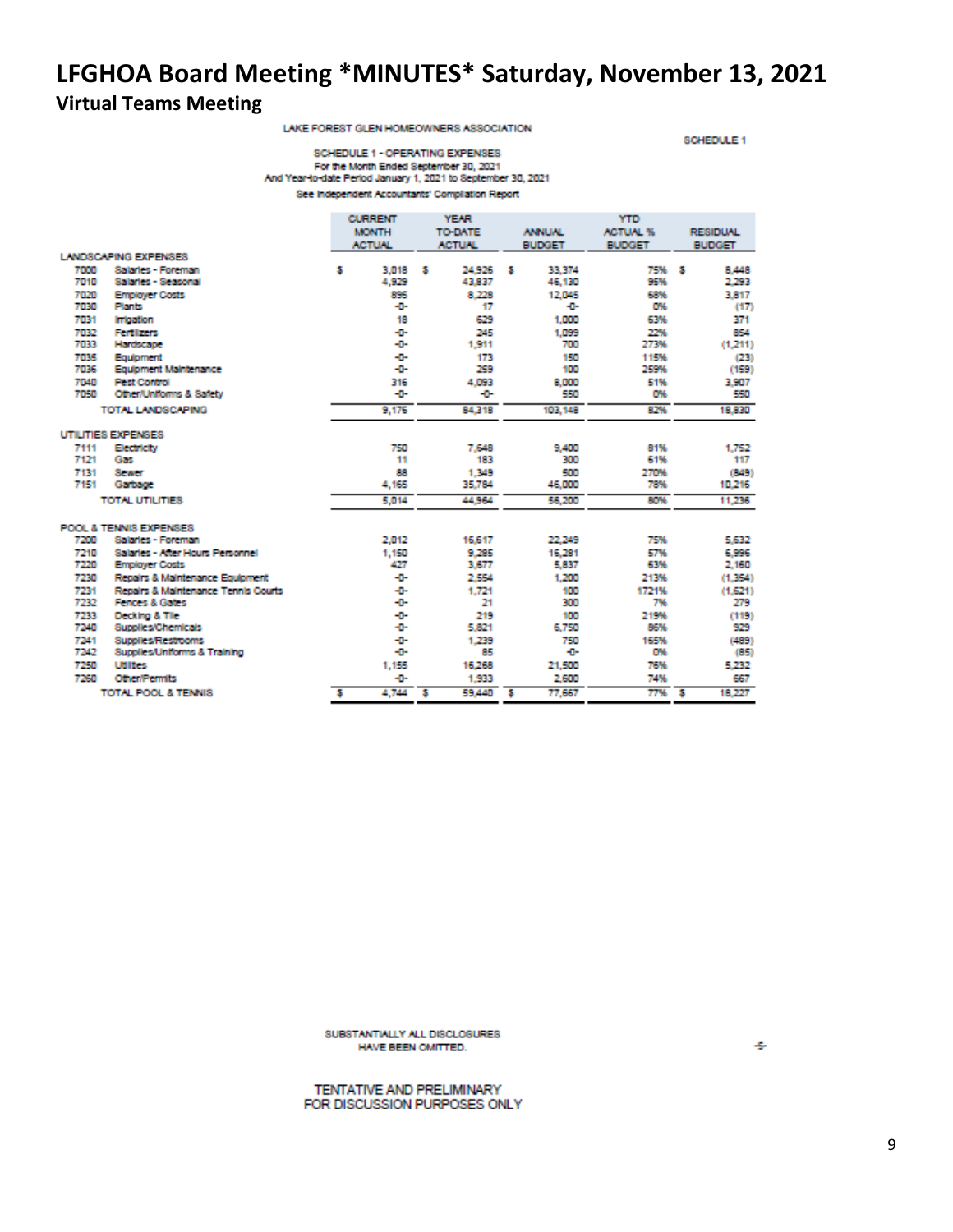LAKE FOREST GLEN HOMEOWNERS ASSOCIATION

SCHEDULE 1

#### SCHEDULE 1 - OPERATING EXPENSES **EXPENSES** For the Month Ended September 30, 2021 And Year-to-date Period January 1, 2021 to September 30, 2021 See Independent Accountants' Compilation Report

|              |                                 |   | <b>CURRENT</b> |   | YEAR           |   |               | YTD             |   |                 |
|--------------|---------------------------------|---|----------------|---|----------------|---|---------------|-----------------|---|-----------------|
|              |                                 |   | <b>MONTH</b>   |   | <b>TO-DATE</b> |   | <b>ANNUAL</b> | <b>ACTUAL %</b> |   | <b>RESIDUAL</b> |
|              |                                 |   | <b>ACTUM</b>   |   | <b>ACTUN</b>   |   | <b>BUDGET</b> | <b>BUDGET</b>   |   | <b>BUDGET</b>   |
|              | REPAIRS & MAINTENANCE EXPENSES  |   |                |   |                |   |               |                 |   |                 |
| 7300         | Salaries - Foreman              | 5 | 2.515          | 5 | 20,774         | 5 | 27.811        | 75%             | 5 | 7.037           |
| 7310         | Salaries - Seasonal             |   | 4.287          |   | 37.769         |   | 46.130        | 82%             |   | 8.361           |
| 7320         | <b>Employers Costs</b>          |   | 680            |   | 6.122          |   | 11,202        | 55%             |   | 5.080           |
| 7330         | Painting Labor/Material         |   | -0-            |   | 828            |   | 400           | 207%            |   | (428)           |
| 7340         | Road Maintenance                |   | -0-            |   | 23             |   | 500           | 5%              |   | 477             |
| 7350         | Roof Maintenance                |   | -0-            |   | ÷              |   | 200           | O%              |   | 200             |
| 7360         | Plumbing - Water                |   | ÷              |   | 555            |   | 300           | 185%            |   | (255)           |
| 7361         | Fire Box Inspection             |   | -0-            |   | ÷              |   | ÷             | O%              |   | ÷               |
| 7370         | <b>Building Maintenance</b>     |   | -0-            |   | 1,680          |   | 4.650         | 36%             |   | 2.970           |
| 7371         | <b>Entries/Porches</b>          |   | 1,097          |   | 1.128          |   | ÷             | O%              |   | (1.128)         |
| 7372         | Storage/Utility Sheds           |   | -0-            |   | ÷              |   | ÷             | O%              |   | -0-             |
| 7373         | Maintenance Shed & Fence        |   | -0-            |   | ÷              |   | ÷             | O%              |   | -0-             |
|              |                                 |   |                |   |                |   |               |                 |   |                 |
| 7374         | <b>Privacy Fences</b>           |   | -0-            |   | 68             |   | 1.250         | 5%              |   | 1.182           |
| 7375         | <b>Perimeter Fence</b>          |   | -0-            |   | -0-            |   | 1,250         | O%              |   | 1.250           |
| 7376         | <b>Fire Extinguishers</b>       |   | -0-            |   | 900            |   | 1.300         | 69%             |   | 400             |
| 7380         | Electrical                      |   | -0-            |   | 51             |   | 3,000         | 2%              |   | 2.949           |
| 7390         | <b>Contract Sewer</b>           |   | -0-            |   | 50             |   | 3,000         | 2%              |   | 2.950           |
| 7400         | <b>Snow Removal Contract</b>    |   | -0-            |   | 15,680         |   | 50,000        | 31%             |   | 34,320          |
| 7401         | Snow Removal/In House           |   | -0-            |   | ÷              |   | 2,000         | O%              |   | 2,000           |
| 7402         | <b>Snow Removal/Supplies</b>    |   | -0-            |   | 206            |   | 2,000         | 10%             |   | 1.794           |
| 7410         | <b>Truck Operation/Gasoline</b> |   | 1,066          |   | 5.921          |   | 8,000         | 74%             |   | 2.079           |
| 7411         | <b>Truck Operation/Supplies</b> |   | 675            |   | 1.039          |   | 500           | 208%            |   | (539)           |
| 7412         | <b>Truck Operation/Repairs</b>  |   | -0-            |   | 1,696          |   | 3,500         | 48%             |   | 1,804           |
| 7420         | Supplies/General                |   | 141            |   | 548            |   | 2,000         | 27%             |   | 1,452           |
| 7421         | <b>Tools &amp; Equipment</b>    |   | ÷              |   | 965            |   | 500           | 193%            |   | (465)           |
| 7430         | Other/Uniforms                  |   | -0-            |   | ÷              |   | 1,000         | O%              |   | 1,000           |
|              | TOTAL REPAIRS & MAINTENANCE     |   | 10,461         |   | 96,003         |   | 170,493       | 56%             |   | 74,490          |
|              |                                 |   |                |   |                |   |               |                 |   |                 |
|              | <b>ADMINISTRATIVE EXPENSES</b>  |   |                |   |                |   |               |                 |   |                 |
| 8000         | Salaries Manager                |   | 2.515          |   | 20,774         |   | 27.811        | 75%             |   | 7.037           |
| 8001         | <b>Salaries Secretary</b>       |   | 3.423          |   | 32.189         |   | 40,860        | 79%             |   | 8.671           |
| 8010         | <b>Employee Benefits</b>        |   | 3,434          |   | 26,111         |   | 34,545        | 76%             |   | 8.434           |
|              |                                 |   |                |   |                |   |               | 67%             |   |                 |
| 8011<br>8020 | <b>Employer Costs</b>           |   | 719<br>465     |   | 6.584          |   | 9.892         | 104%            |   | 3.308           |
|              | <b>Security Patrol</b>          |   |                |   | 6.224          |   | 6,000         |                 |   | (224)           |
| 8030         | <b>Accounting Fees</b>          |   | 1.972          |   | 16.199         |   | 24,000        | 67%             |   | 7,801           |
| 8040         | <b>Audit Fees</b>               |   | -0-            |   | 4,050          |   | 4,000         | 101%            |   | (50)            |
| 8050         | <b>Legal Fees</b>               |   | 105            |   | 3,513          |   | 2,500         | 141%            |   | (1,013)         |
| 8060         | Insurance                       |   | 8.444          |   | 68.113         |   | 79,000        | 86%             |   | 10,887          |
| 8070         | Copying & Postage               |   | 218            |   | 3.259          |   | 3,000         | 109%            |   | (259)           |
| 8080         | Supplies                        |   | 168            |   | 535            |   | 3,000         | 18%             |   | 2,465           |
| 8090         | Telephone                       |   | 305            |   | 3.579          |   | 6,800         | 53%             |   | 3.221           |
| 8100         | <b>Travel Expense</b>           |   | -0-            |   | ÷              |   | 5.000         | O%              |   | 5,000           |
| 8110         | Training                        |   | -0-            |   | -0-            |   | ÷             | O%              |   | -0-             |
| 8120         | Other/Computer                  |   | 592            |   | 5,956          |   | 2,000         | 298%            |   | (3.956)         |
|              | <b>Bad Debt Expenses</b>        |   | -0-            |   | ÷              |   | ÷             | O%              |   | ÷               |
|              | TOTAL ADMINISTRATIVE            | 5 | 22.360         | s | 197,086        | 5 | 248,408       | 79%             | 5 | 51,322          |
|              |                                 |   |                |   |                |   |               |                 |   |                 |

SUBSTANTIALLY ALL DISCLOSURES HAVE BEEN OMITTED.

TENTATIVE AND PRELIMINARY FOR DISCUSSION PURPOSES ONLY  $+6-$